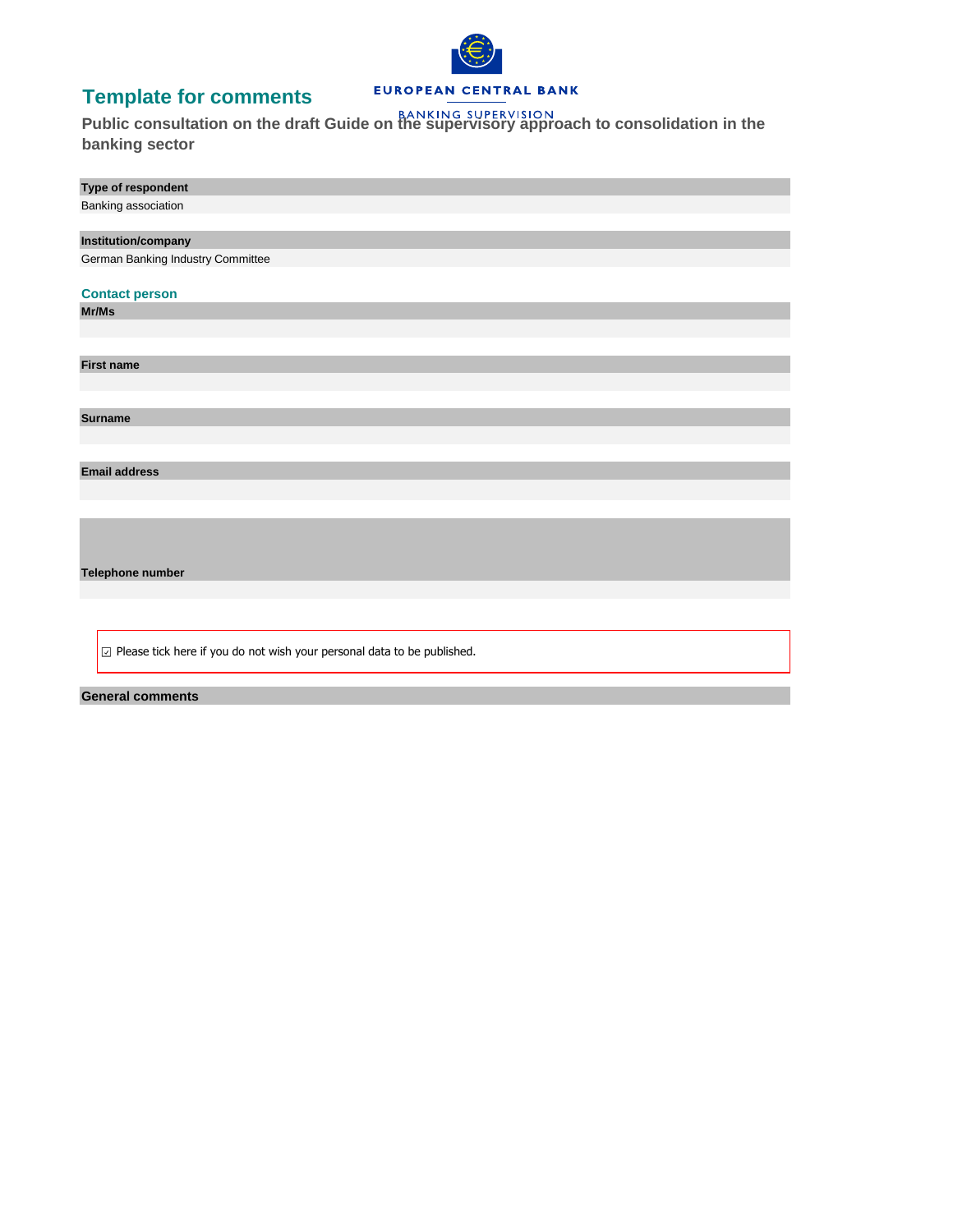

We welcome the intention of the ECB to provide clarification and transparency on its supervisory approach to notifications of proposed .acquisitions and applications for permission for a business combination

We want to note that consolidation via mergers and takeovers should be the result of market processes and managerial as well as /shareholders decisions. When the ECB talks about facilitating this process, this should not imply an active role or some kind of nudging hard incentives to take that path. In particular it must remain free from political influence (industrial policy approaches or the wish to create .)"a "truly European Bank

The ECB has in the past stressed the need for consolidation in the European banking market and a more integrated European banking' market (Banking Union). But the sole focus on mergers and takeovers ignores the possibility of European cross-border banking activities .and national consolidation taking place without legal entities merging

Particularly through digital banking channels and attractive products and sustainable business models, financial institutions could achieve a greater market share and, if there were no barriers, customers and assets would have freedom of movement. In order to achieve a market structure with healthy banks serving their purpose for the economy two conditions must be met. An orderly market exit must be allowed, when entities flose their customers and assets and thus have no sustainable business model. And market entry for strong institutions with a sustainable business model should not face any unnecessary barriers. We would welcome an acknowledgement of .these points

In terms of content, we understand that section 3 is meant to give clear guidance on various topics observed in M&A cases, while sections' .and 4 outline rather procedural aspects 2 ,1

Given that there are currently regulatory processes established (which is also recognised in the guide, e.g. in §10 / start of application phase and §17 / governance), it is our understanding that the process described in the guide under consultation is meant to give additional .guidance on existing processes

We would like to name some other hindrances to cross-border consolidation, although they are not the primary focus of the current ECB' consultation process, e.g. differing tax regulations, inconsistent implementation of consumer protection/ data protection laws, and the lack ,of homogeneous management of cross border topics like KYC/AML due to national supervision. These hindrances need to be addressed .and we would welcome the ECB's support in this respect

Potential issues in connection with post merger MREL requirements and eligibility of MREL instruments, e.g. resulting from a change in' group structure, also need to be addressed. This should happen in close cooperation between ECB and SRB. Potential solutions could include the grandfathering of MREL instruments which would otherwise lose their eligibility under a new group structure, the granting of a transition period for the newly established institution to comply with MREL requirements, or the (temporary) implementation of a resolution strategy which facilitates the transformation process. Part of these solutions shall be to ensure predictability and legal certainty for the .banks when adapting the existing MREL decisions to the new situation

The guide under consultation, however, remains vague in some aspects (procedurally as well as content-related), which should be' .reviewed sometime (also in the context of the above remark)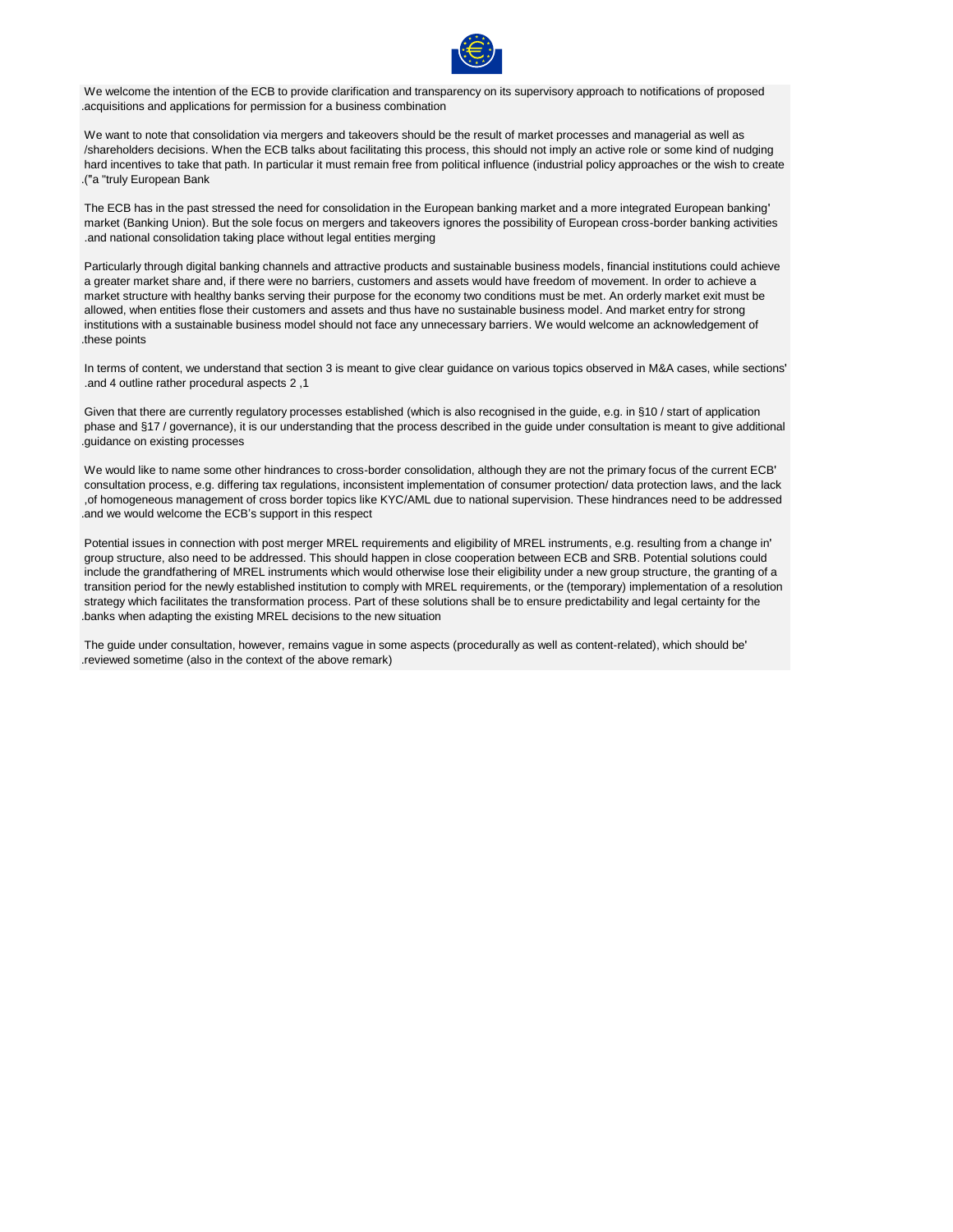| $\mathsf{Id}$ | Paragraph | Page           | <b>Section</b>                                                 | <b>Type of comment</b> | <b>Detailed comment</b>                                                                                                                                                                                                                                                                                                                                            | <b>Concise statement as to why</b><br>your comment should be taken<br>on board                                                                                                                                                                                                                                             | <b>Proposal for adjusted wording</b> | <b>Type of respondent</b> | <b>Institution/company</b>                  | <b>Name of</b><br>commenter | <b>Personal data</b> |
|---------------|-----------|----------------|----------------------------------------------------------------|------------------------|--------------------------------------------------------------------------------------------------------------------------------------------------------------------------------------------------------------------------------------------------------------------------------------------------------------------------------------------------------------------|----------------------------------------------------------------------------------------------------------------------------------------------------------------------------------------------------------------------------------------------------------------------------------------------------------------------------|--------------------------------------|---------------------------|---------------------------------------------|-----------------------------|----------------------|
|               |           |                | Introduction                                                   | Clarification          | Lines 8 and 14; instead of "restructuring"<br>rather "realignment" or "reorganisation", as<br>restructuring may be a too narrowly<br>understood term.                                                                                                                                                                                                              | cf. "Detailed comment"                                                                                                                                                                                                                                                                                                     |                                      | Banking association       | <b>German Banking Industry</b><br>Committee |                             | Don't publish        |
| 2             |           | 3              | 1.2.1. Early communication                                     | Clarification          | We understand that the processes outlined in<br>the guide follow the rules in Art. 22 CRD as<br>implemented by the national legislators.                                                                                                                                                                                                                           | cf. "Detailed comment"                                                                                                                                                                                                                                                                                                     |                                      | Banking association       | <b>German Banking Industry</b><br>Committee |                             | Don't publish        |
|               |           | 3              | 1.2.1. Early communication                                     | Clarification          | It should be made clear that the ECB will look<br>at the insider issue and take into account its<br>requirement in the context of early<br>communication.                                                                                                                                                                                                          | cf. "Detailed comment"                                                                                                                                                                                                                                                                                                     |                                      | Banking association       | <b>German Banking Industry</b><br>Committee |                             | Don't publish        |
|               | g         | 3              | 1.2.1. Early communication                                     | Addition               | Timeline when to get feedback that<br>information presented is sufficient and/or to<br>receive the preliminary feedback. For<br>example, a provision could be made for the<br>ECB to give its preliminary feedback without<br>undue delay.                                                                                                                         | cf. "Detailed comment"                                                                                                                                                                                                                                                                                                     |                                      | Banking association       | <b>German Banking Industry</b><br>Committee |                             | Don't publish        |
|               | 9         | 3              | 1.2.1. Early communication                                     | Clarification          | With respect to the detail of the integration<br>plan, we kindly ask for acknowledgement that<br>in M&A projects the level of detail is usually<br>quite limited and not yet very granular in the<br>presumably early transaction stage in which<br>the initial communication takes place.                                                                         | cf. "Detailed comment"                                                                                                                                                                                                                                                                                                     |                                      | Banking association       | <b>German Banking Industry</b><br>Committee |                             | Don't publish        |
|               | 11        |                | 1.2.2. Application phase                                       | Clarification          | We understand that the processes outlined in<br>the guide follow the rules in Art. 22 CRD as<br>implemented by the national legislators.                                                                                                                                                                                                                           | cf. "Detailed comment"                                                                                                                                                                                                                                                                                                     |                                      | Banking association       | <b>German Banking Industry</b><br>Committee |                             | Don't publish        |
|               | 15        | 5              | 2.1. Sustainability of the<br>business model                   | Clarification          | §15 (d): Shall this also apply to mergers/<br>acquisitions under stressed conditions,<br>where, for example, one or both companies<br>do not meet the requirements on a<br>standalone basis prior to the transaction?                                                                                                                                              | cf. "Detailed comment"                                                                                                                                                                                                                                                                                                     |                                      | Banking association       | <b>German Banking Industry</b><br>Committee |                             | Don't publish        |
|               | 20        | $\overline{7}$ | 2.2. Governance and risk<br>management framework               | Clarification          | Does that imply that the banks involved<br>should actively incentivise individuals<br>involved in the business combination, or<br>rather that if such incentivisation was<br>established, it should follow the principles<br>described here? It should be acknowledged<br>that general/ other compensation schemes<br>for the parties involved must be considered. | cf. "Detailed comment"                                                                                                                                                                                                                                                                                                     |                                      | Banking association       | German Banking Industry<br>Committee        |                             | Don't publish        |
|               | 27        | 8              | 3.2. Pillar 2 capital<br>requirements and Pillar 2<br>guidance | Clarification          | Is the weighted average of the P2R and P2G<br>levels conservatively calculated on a RWA<br>basis?                                                                                                                                                                                                                                                                  | It is essential for a merger that<br>future combined capital<br>requirements can be estimated.<br>We therefore deem it necessary<br>that supervisors give an indication<br>or at least a range of potential P2R<br>and P2G levels including<br>adjustments shortly after<br>information from the competent<br>authorities. |                                      | Banking association       | German Banking Industry<br>Committee        |                             | Don't publish        |

- Fill in the 5 green columns only: "Paragraph", "Type of comment", "Detailed comment", "Concise statement as to why your comment should be taken on board", "Proposal for adjusted wording"; - Respect drop-down menus. Do not alter the drop-down menus.

**Deadline: 1 October 2020**

## **Template for comments**

Please enter all your feedback filling in the table below as following :

- Other columns, blue columns, are filled in automatically; do not alter them;

- Each comment shall deal with a single issue only; you can enter two comments for the same paragraph if you see several issues in the same paragraph; you can enter the same comment several times if it applies to several p

- Indicate whether your comment is a proposed amendment, clarification, deletion or addition to the guide;

- Propose an alternative wording when appropriate.

### **Please do not make any changes to the structure of the template. Any feedback provided in a modified template will not be processed. To ease the feedback process, please ensure you provide your feedback in an xls format only (i.e. not pdf)**

### **Public consultation on the draft Guide on the supervisory approach to consolidation in the banking sector**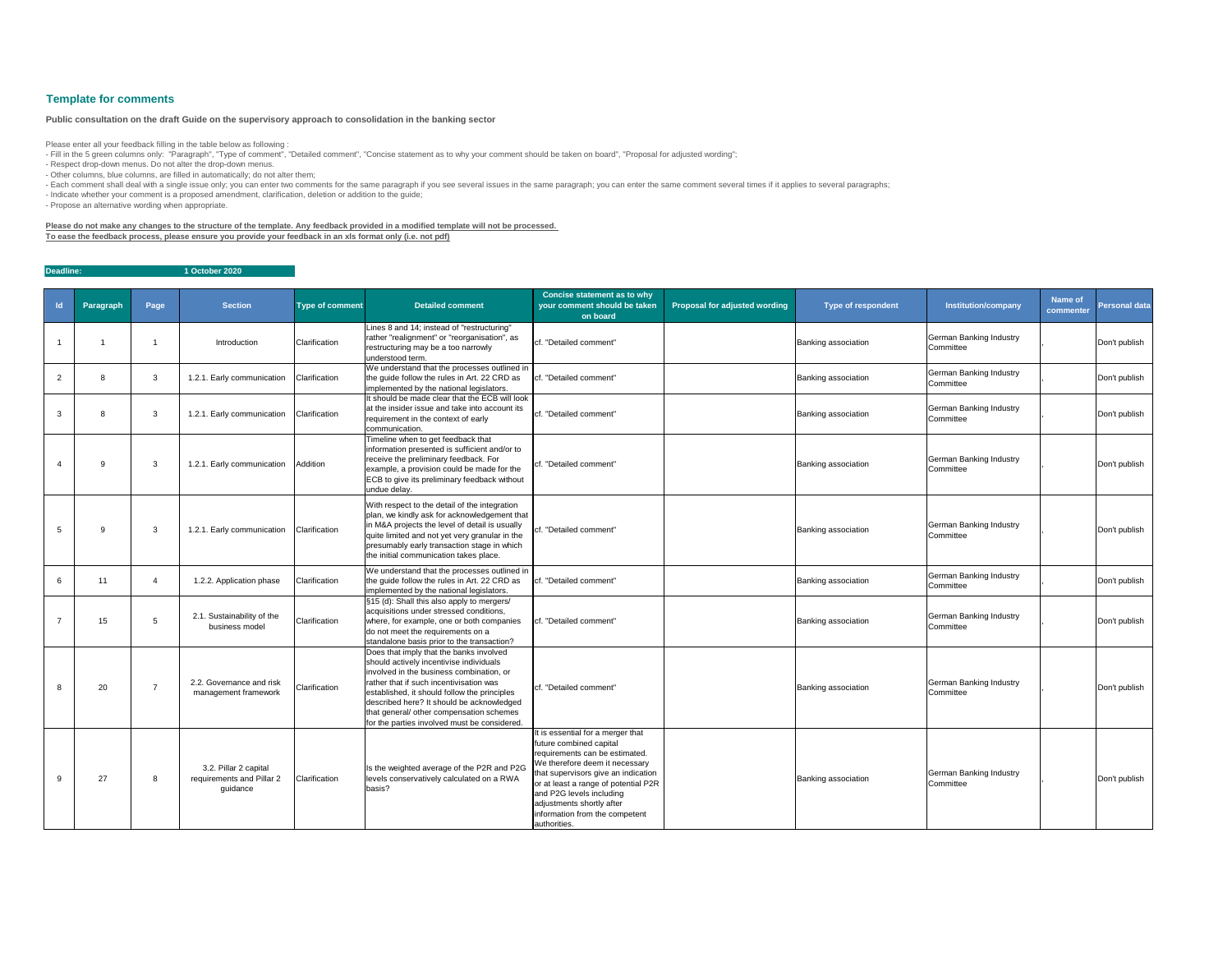| 10              | 28               | 8        | 3.2. Pillar 2 capital<br>requirements and Pillar 2<br>guidance | Clarification | Regarding the statement "capital<br>requirements and guidance should be<br>clarified during the application phase" it<br>seems important to us that such clarity is<br>actually provided, as in most cases this will<br>be one of the major prerequisites for going<br>ahead with the project.                                                                                                                   | cf. "Detailed comment"  | <b>Banking association</b> | <b>German Banking Industry</b><br>Committee | Don't publish |
|-----------------|------------------|----------|----------------------------------------------------------------|---------------|------------------------------------------------------------------------------------------------------------------------------------------------------------------------------------------------------------------------------------------------------------------------------------------------------------------------------------------------------------------------------------------------------------------|-------------------------|----------------------------|---------------------------------------------|---------------|
| 11              | 29               | 9        | 3.2. Pillar 2 capital<br>requirements and Pillar 2<br>guidance | Clarification | Unclear what the impact of the coordination<br>efforts of ECB with relevant authorities will<br>have on the timeline/ overall process. Are<br>these bodies not involved under current<br>policies and procedures anyway? What is<br>new here?                                                                                                                                                                    | lcf. "Detailed comment" | <b>Banking association</b> | <b>German Banking Industry</b><br>Committee | Don't publish |
| 12 <sup>2</sup> | 32               | 9        | 3.3. Badwill                                                   | Clarification | How shall the non-distribution of badwill<br>profits to shareholders in the year(s) after a<br>transaction be monitored and/ or prohibited?<br>Does that imply specific reporting duties<br>towards the ECB?                                                                                                                                                                                                     | cf. "Detailed comment"  | <b>Banking association</b> | <b>German Banking Industry</b><br>Committee | Don't publish |
| 13              | 32               | 9        | 3.3. Badwill                                                   | Clarification | For the calculation of badwill (goodwill), all<br>assets acquired and all liabilities assumed in<br>a business combination are measured at<br>acquisition-date fair value. It should be<br>clarified that this one-time fair value<br>application does not fall under the prudential<br>filter regulation with regard to own credit<br>spread.                                                                   | cf. "Detailed comment"  | <b>Banking association</b> | <b>German Banking Industry</b><br>Committee | Don't publish |
| 14              | New<br>paragraph | $\Omega$ | $\Omega$                                                       | Addition      | In the event of a business combination, large<br>credit exposure limits could be exceeded. For<br>a limited period of time (to be specified) such<br>an excess must not become an obstacle or<br>lead to any deductions from regulatory own<br>funds. It should be temporarily tolerated to<br>avoid an unnecessary supervisory burden.<br>Therefore, a specific passage should be<br>included in this guidance. | cf. "Detailed comment"  | <b>Banking association</b> | <b>German Banking Industry</b><br>Committee | Don't publish |
| 15              | 36               | 10       | 3.4. Internal models                                           | Clarification | It should be clarified that internal models<br>refers to all risk types, in particular credit,<br>market and operational risk.                                                                                                                                                                                                                                                                                   | cf. "Detailed comment"  | Banking association        | <b>German Banking Industry</b><br>Committee | Don't publish |
| 16              | 36               | 10       | 3.4. Internal models                                           | Clarification | Where business combinations or partial<br>business sales are expected to reduce<br>operational risk, RWA in the AMA,<br>supervisors shall process the necessary<br>approvals swiftly (e.g. exclusion of loss data)<br>and in the meantime accommodate<br>pragmatic approaches.                                                                                                                                   | cf. "Detailed comment"  | <b>Banking association</b> | <b>German Banking Industry</b><br>Committee | Don't publish |
| 17              | 36               | 10       | 3.4. Internal models                                           | Clarification | We would appreciate a clearer definition/<br>guidance on "limited period of time" regarding<br>usage of internal models. Could you be more<br>specific regarding the time frame under which<br>internal models may be used?                                                                                                                                                                                      | cf. "Detailed comment"  | <b>Banking association</b> | German Banking Industry<br>Committee        | Don't publish |
| 18              | New<br>paragraph | $\Omega$ | $\Omega$                                                       | Addition      | In case of a merger of major banks the use of<br>waivers could be essential for the acquirer.<br>Therefore, a passage in particular with<br>respect to waiver rules would be welcome<br>(e.g. using of granted waivers during an<br>appropriate transition period).                                                                                                                                              | cf. "Detailed comment"  | <b>Banking association</b> | <b>German Banking Industry</b><br>Committee | Don't publish |
| 19              | 37               | 10       | 4.1. Enhanced monitoring of<br>execution risks                 | Clarification | We kindly ask acknowledgement that in<br>complex transactions deviations from<br>planned timelines are not unusual. Hence,<br>when would you regard these as undue<br>deviations?                                                                                                                                                                                                                                | cf. "Detailed comment"  | <b>Banking association</b> | German Banking Industry<br>Committee        | Don't publish |
| 20              | 38               | 10       | 4.1. Enhanced monitoring of<br>execution risks                 | Clarification | How shall the specific reporting requirements<br>be implemented vis-à-vis the ECB or the<br>relevant NCAs? Will the reporting be part of<br>regular reporting?                                                                                                                                                                                                                                                   | cf. "Detailed comment"  | <b>Banking association</b> | German Banking Industry<br>Committee        | Don't publish |